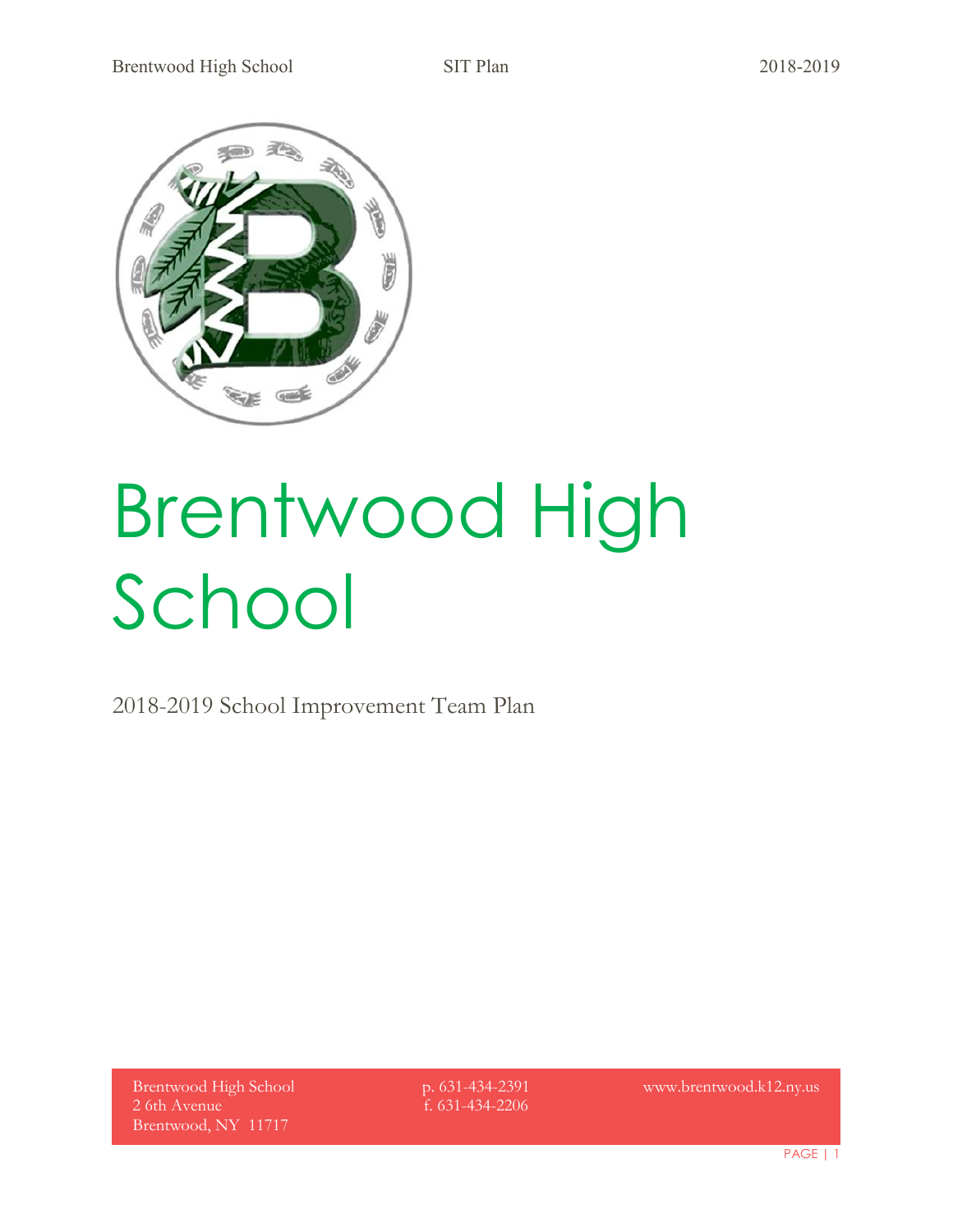#### **Brentwood High School School Improvement Team (SIT) Plan 2018-2019**

**Principal**: Mr. John Callan **Assistant Principal:** Dr. Dashana Dulin **Sonderling Center Assistant Principals**: Mrs. Judy Crawford and Mr. Wayne Loper **Ross Center Assistant Principals**: Mr. James Gesseck and Mr. Edward Coleman

#### **Brentwood High School SIT Team Members:**

- Co-Chairperson, Sonderling Center: Mrs. Jenny Bergs (Math)
- Co-Chairperson, Ross Center: Ms. Jessica Nuñez (English)

## **Faculty Members:**

- Patricia Orechovsky (Sonderling, English)
- Anthony LaScala (Sonderling, Special Education)
- Andrea Battifarano (Sonderling, Math)
- Kimberly Williams (Sonderling, English)
- Nicole Bowden (Sonderling, Math)
- Adam Esposito (Sonderling, Teaching Assistant)
- Kyle Quenneville (Sonderling, Library Media Specialist)
- Elizabeth Kennedy (Sonderling, English)
- Joseph Roderick (Sonderling, Science, and BTA representative)
- Christy Gomez (Sonderling, Bi-Lingual Math)
- Amy Dan (Sonderling, English, and BTA representative)
- Krystie Stratmann (Ross, Special Education)
- Natalia O'Brien (Sonderling, English)
- April Seneus (Sonderling, Special Education)
- Laura Murphy (Sonderling, English)
- Heather Costa-Monacchio (Sonderling, ENL)
- **Bryan Cornwell (Ross, Special Education)**
- Jennifer Crowe (Ross, English)
- Kelly Buonaspina (Ross, English)
- Kristina Terrana (Ross, Dean of Students)

Parent Members:

- Geri Odom
- Angela Mercado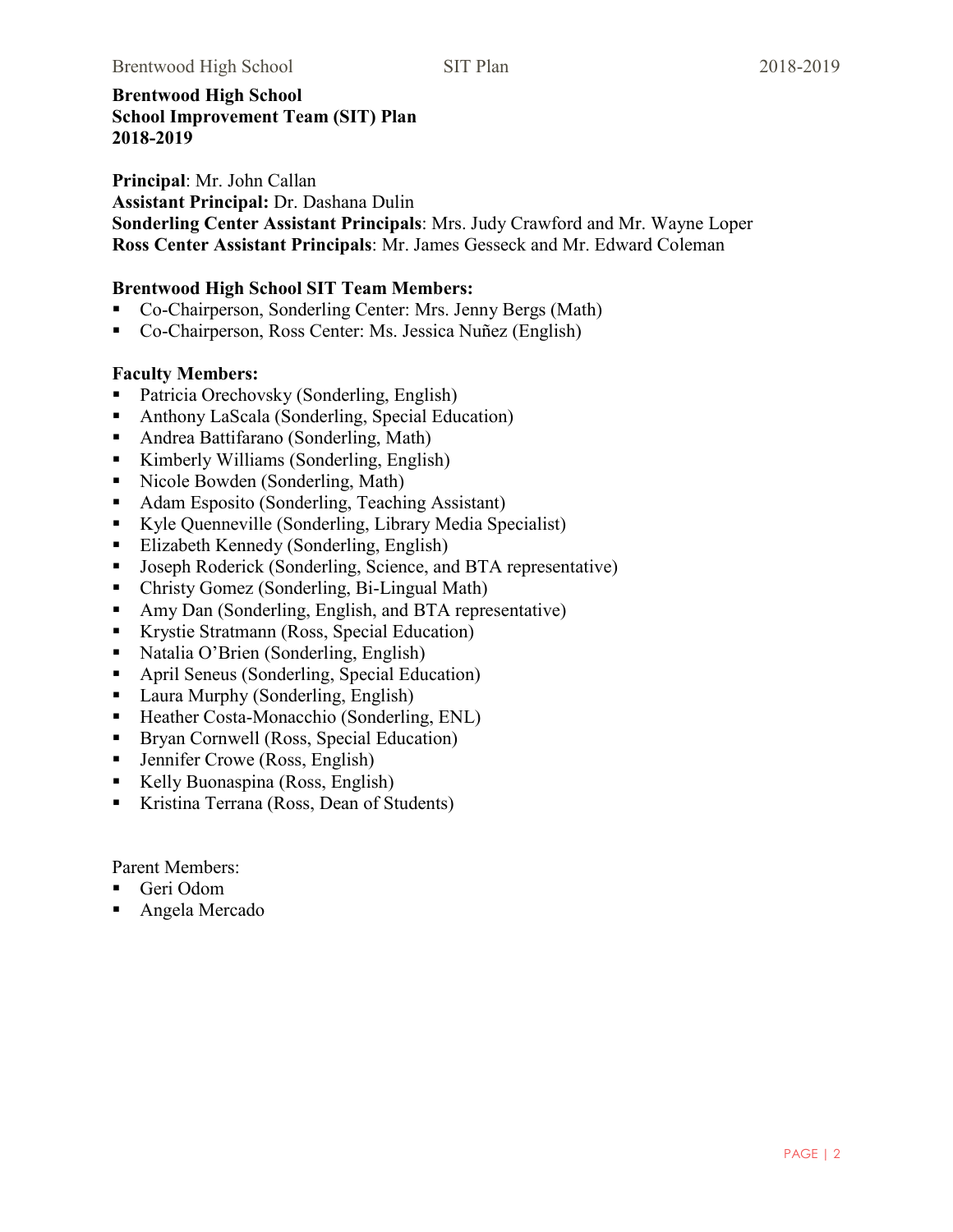#### **Mission Statement:**

The mission of Brentwood High School is to provide a safe and secure educational environment characterized by high expectations, and staffed by individuals who are compassionate, supportive, creative, and effective. Recognizing the uniqueness of all students, we will assist each to achieve his or her potential. Our actions will reflect our commitment to the belief that it is essential that all students achieve a positive self-image and graduate as young men and women academically and personally prepared to enter a multi-cultural, high tech world.

## **Belief Statements at Brentwood High School**

- Students are highly valued and respected.
- A deep respect for intelli8gence, achievement and learning is a shared goal within our school.
- Students are entitled to learn within a healthy, safe, and structured environment.
- Students have equal opportunity to achieve their potential.
- Students deserve to learn in an atmosphere of mutual respect which fosters the development of self-esteem.
- Students, parents, and staff share in the ongoing process of education which is facilitated by cooperation and respect.
- All staff provides positive role modeling as displayed in their attitudes and behavior.
- Students are assisted in developing skills necessary to support their future endeavors.
- Cultural sensitivity is consistently encouraged and developed.
- Students and staff alike continually strive for new knowledge, skills and abilities.
- Discipline is used to guide and promote a sense of responsibility and accountability.

## **SIT Goals:**

- 1. Increase Community Relations
- 2. Implement effective methods and instructional strategies using scientifically based research.
- 3. Address the needs of all children in the school, particularly the needs of low-achieving children and those at risk of not meeting State academic achievement standards
- 4. Provide opportunities for all children to meet the State's proficient and advanced levels of student academic achievement.
- 5. Address how the school will determine if the needs of our students have been met.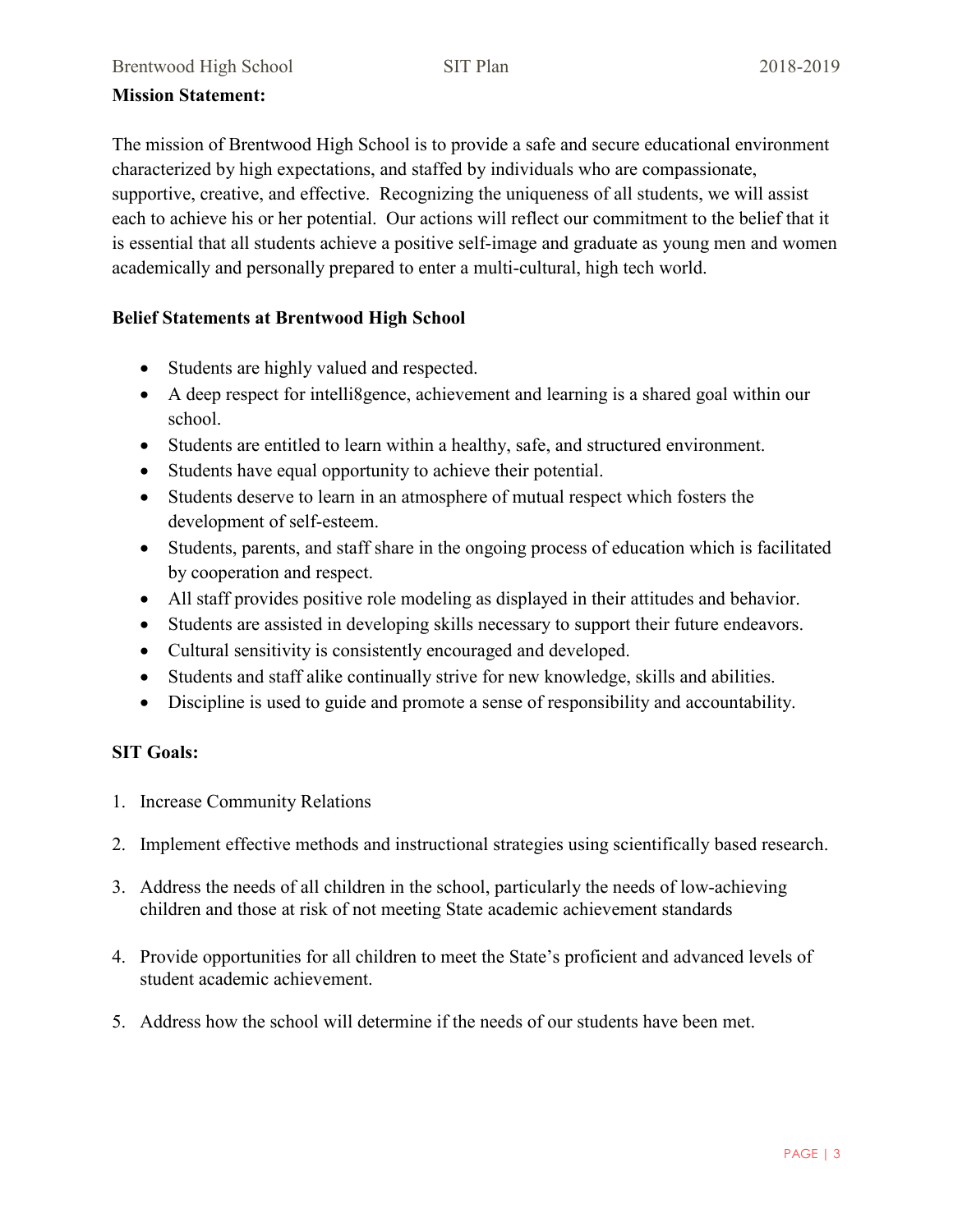- **1. Increase Community Relations:**
- **A. Rosetta Stone Program:** To improve communication between teachers and parents, and the community as a whole. Funding needed to purchase licenses for parents and teachers.

## **B. Parental Engagement Activities in English and Spanish**

- Translated materials (printed)
- **Translation services (Propilio)**
- Translators (headsets, personnel, etc.)

# **C. SIT Sponsored Senior Citizens "Dinner and a Show" SIT Members will Co-Chair this committee (TBD)**

For this event, the Brentwood High School SIT reaches out to the community and invites the senior citizens to see the High School Musical production, free of charge. Following the performance, the seniors are welcomed into the building's cafeteria, which has been warmly decorated, to indulge in a complimentary fresh and delicious spaghetti dinner with all the extras! The dinner is provided by a local vendors and served by SIT members, as well as volunteers from the student Honor Society. The cast of the show often join the party, in full costume, to "meet and greet" the community members in attendance.

- SIT members reach out to the community via phone calls and visits to the local Senior Citizens Center.
- If members partner with community vendors to provide the necessities (food, beverages, utensils, etc.) for the event.
- **SIT and the B.H.S. Music Program coordinate the event.**
- SIT and the B.H.S. Honor Society team-up to decorate for, serve during, and clean-up after the event.
- Seniors in the Brentwood community are provided with food and entertainment courtesy of the B.H.S. SIT Parent

# **B. Leadership Awards Dinner SIT Members will Co-Chair this committee (TBD)**

Over the past decade, this event involved honored students and their families coming to the high school on the evening of the event to sit in the auditorium and hear the name of each recipient announced, and the student receive his/her award on stage. Ms. Williams and Mrs. Orechovsky were charged with finding a way to have the students and their families remain for the entire evening. They made the decision to change the venue from that above to a catered dinner for the recipients and their families.

The event will take place in April 2019, and the students and their families will be hosted in the auditorium for the award presentation, followed by a reception in the cafeteria of the high school.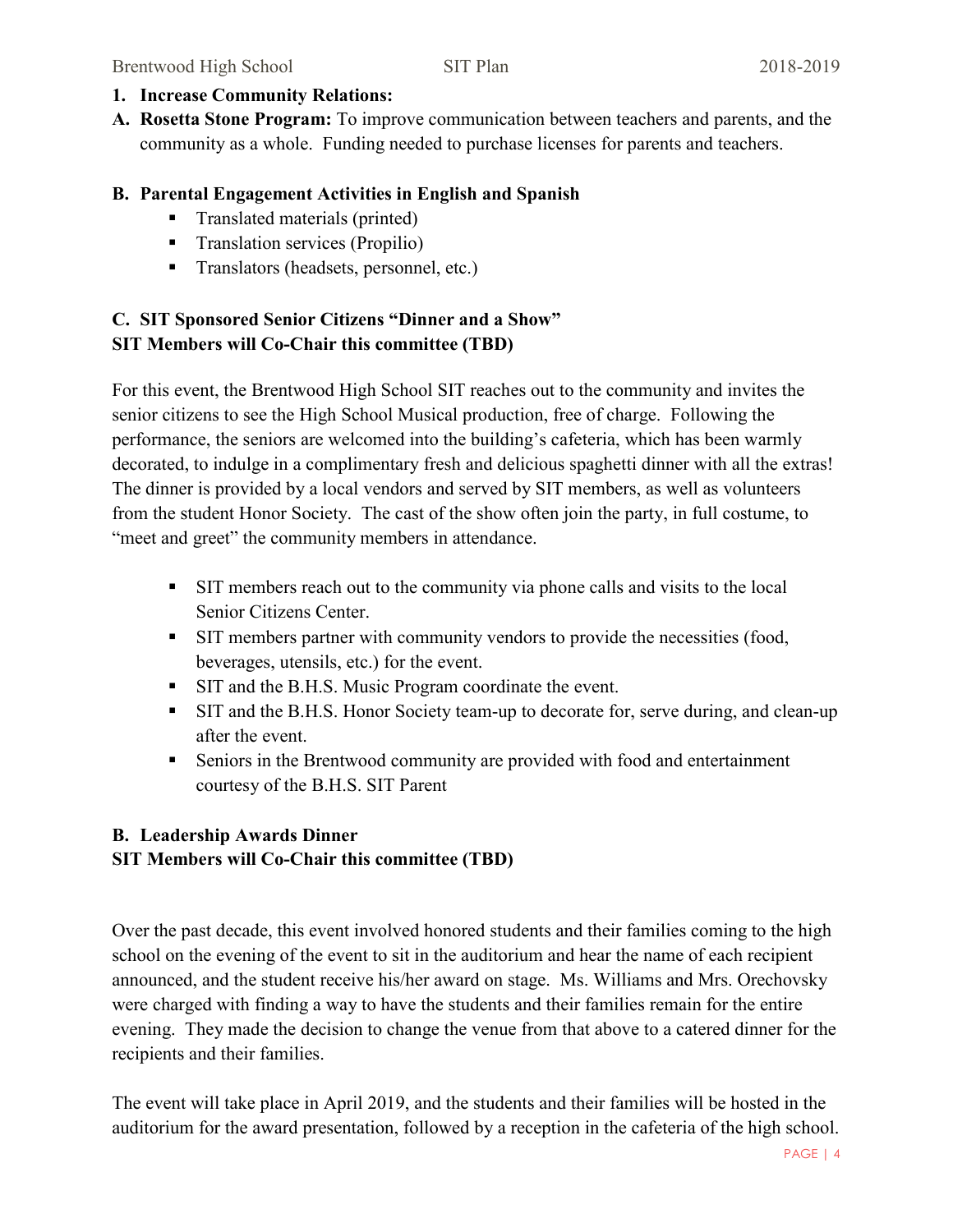#### Brentwood High School SIT Plan 2018-2019

Brentwood is an extremely large district, with almost 5,000 students attending the high school, alone. We have almost 40 clubs and activities that participated in this event, which results in 350 people who attend, on average. Donations from clubs that fundraise throughout the year (and not all clubs fund-raise), and generous discounts and donations from some of our community members, including the Brentwood Chamber of Commerce, enables us to honor these students and their proud families.

## **C. Back-To-School Night**

- This is a well-attended evening, and in 2018-19, the high school took the opportunity to share important information regarding parents' access to school progress reports and report cards, as well as direct contact with their students' individual teachers.
- In 2018-19 the high school will continue sharing important information, including the New York State "School Report Card" with parents, as well.

## **D. Parent Paint-Night**

- It has been a challenge to get parents to attend PTSA meetings at this level (high school). In 2018-19, the PTSA hosted a paint-night where parents who attended were presented with a tutorial of the BUFSD eSchool "Parent Portal"—given by the Guidance Coordinator, Wayne Abenes.
- Due to the increased use of the parent portal, following this meeting, it is evident that this format for meetings is a better way to successfully disseminate important information to parents.

# **2. Implement effective methods and instructional strategies using scientifically based research:**

# **A. Instructional Rounds SIT Members will Co-Chair this committee (TBD)**

The purpose of Instructional Rounds is to learn about effective learning and teaching, improve our collective teaching practice, ensure that every classroom is a place of rich and valuable learning for all students, and to build a community of practice where we expect to learn best practices from each other.

The high school has participants in Instructional Rounds in varying levels: direct participation in rounds (data collection), opening their classroom door for rounds visits, facilitating the rounds (including training)

Members of the BHS SIT who participate in Instructional Rounds: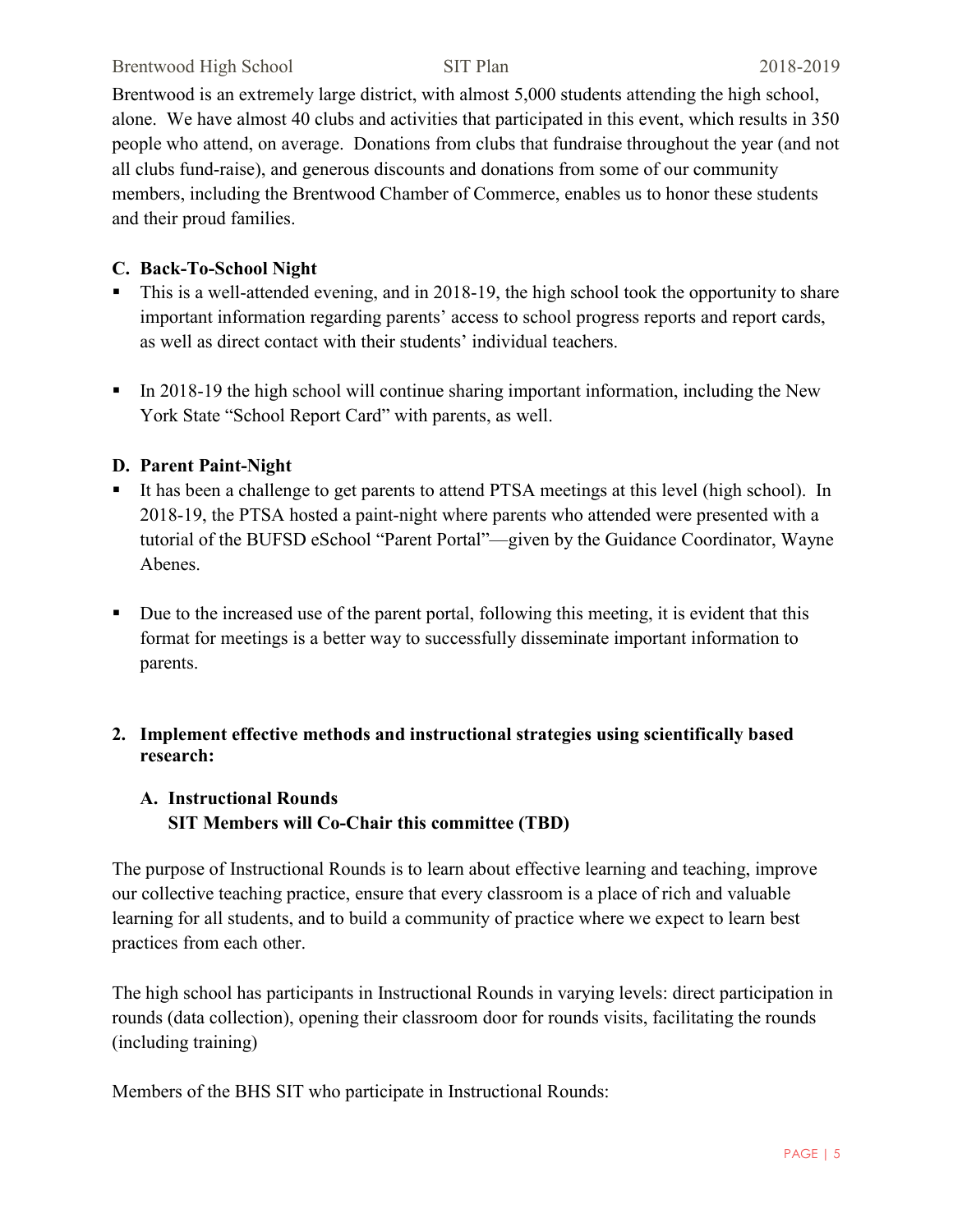Brentwood High School SIT Plan 2018-2019

- Jenny Bergs
- Kimberly Williams
- Joe Roderick
- April Seneus

Members of the BHS Faculty who participate in Instructional Rounds:

- Guiseppi Salanitri
- **Lucille Pupura-Otto**
- Jackie Kelly
- Elizabeth Cooper
- Dennis Ortlieb
- Lisa Ortlieb
- **Alexander Arias**
- Christopher Chamberlin
- **Jennifer Heintze**
- Jessica Ullrich
- Stacy Piropato
- **Dr.** Rebecca Grella
- Cori Yablon
- **Marcia Schuck**
- **Tracey Kohl**
- Charles Kavanagh
- Nafiye Atay
- Renata Hewlette
- Dawn Stein
- Victoria Amador
- Anthony LaScala

In 2018-19, the Rounds Committee administered a survey to students to identify a baseline of the impact that rounds has had on student learning.

The **Rounds Committee** will continue to share their findings with the full faculty, which in **2019-20** included the following:

 When expectations are given verbally and in written form, then students are clearly engaged in their work.

- When tasks were modeled, then student engagement increased.
- When there are 1-2 seconds of wait time, 1-3 students will participate.

 When students were given directions in multiple formats, then they were less likely to ask questions about the task or expectations.

When students are given clear expectations, then they are more likely to work independently.

 When the teachers' expectations and directions are presented in various ways and/or repeated, more students engage with the task.

- 
- Jessica Nuñez
- Andrea Battifarano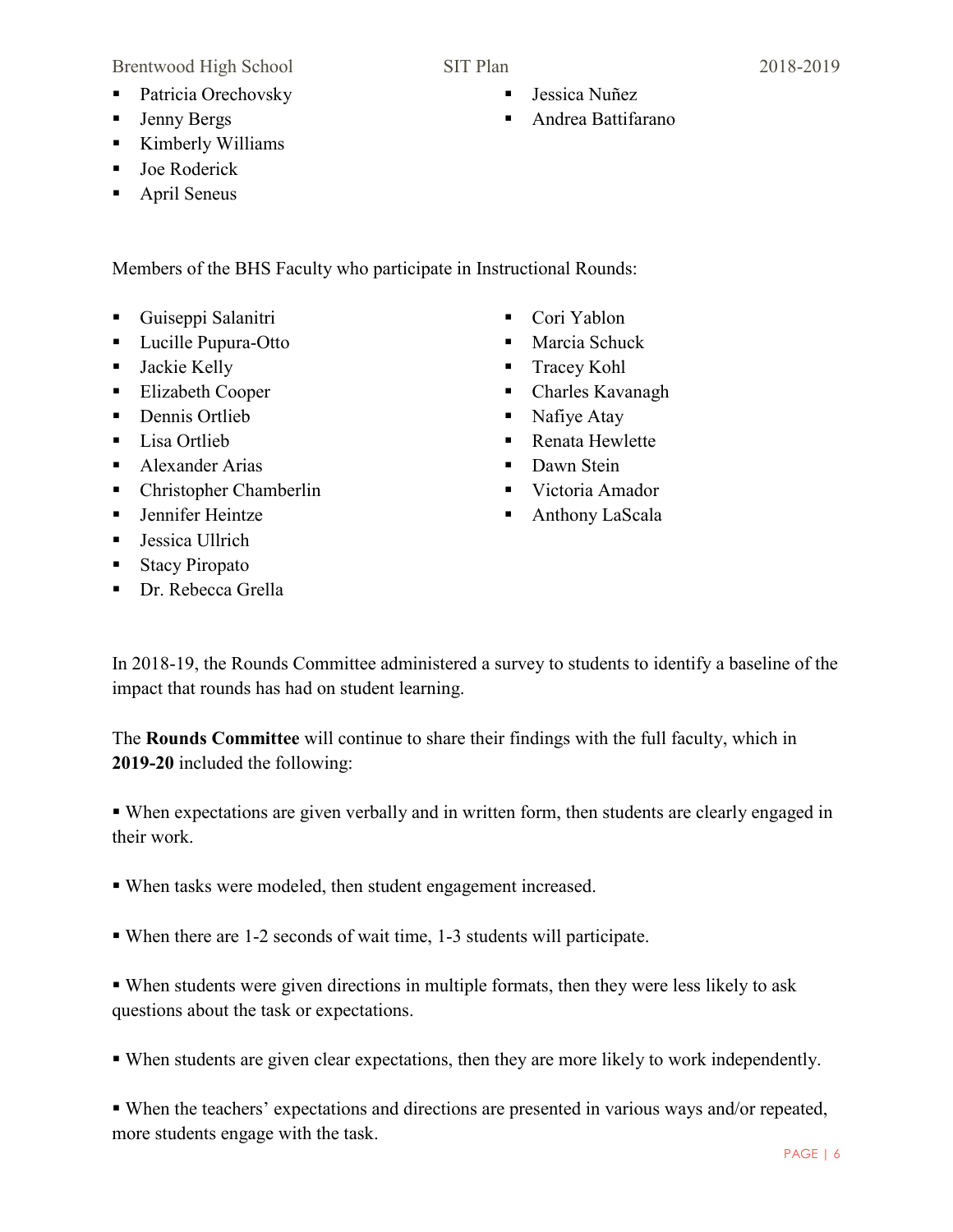When there are teacher/student interactions, the students become more engaged with the task.

 When a teacher communicates explicit expectations and creates an environment which allows peer collaboration and student choice, engagement in independent work increases.

 The above when/then statements indicate that the importance of task directions and wait time has been successfully articulated to the staff (16 classrooms).

As a committee, we presented to SIT the following recommendations for "Next Level of Work" (NLOW):

 Task directions has successfully been addressed, and next year's rounds should focus on the following:

- Wait Time
	- Silent/Quiet wait time—silence is important when students are trying to think!
	- Productive struggle
	- Time to write before you share (formative assessment tool)
	- Strategies are needed for what this looks like, and how it should happen.
	- Teacher-tested strategies that work
- Modeling
	- Calibrate this term for the staff
	- Clarify: process *not* product
	- Show, don't just tell
	- Think-alouds
	- Add a model to the process of presenting the directions in multiple formats
	- Reminder of the "ouch" statement: "You should already know this..."
	- Teaching and Showing vs. Presenting Information to the students
	- **Strategies are necessary for successful implementation**

On-going participation in Instructional Rounds achieves the following:

- Expand participation in meaningful professional development and collegial collaboration.
- Some participants were trained at Harvard University, and those members turn-keyed the protocols and implementation to additional members within the high school.
- Instructional Rounds members:
	- Work together to formulate a "problem of practice" aligned to the specific needs as identified by the participating teachers
	- Conduct several "rounds" within the classrooms of the high school throughout the school year
	- Collaborate to develop "findings" to present to SIT for recommendations for professional development to improve student learning, as addressed in the "problem of practice."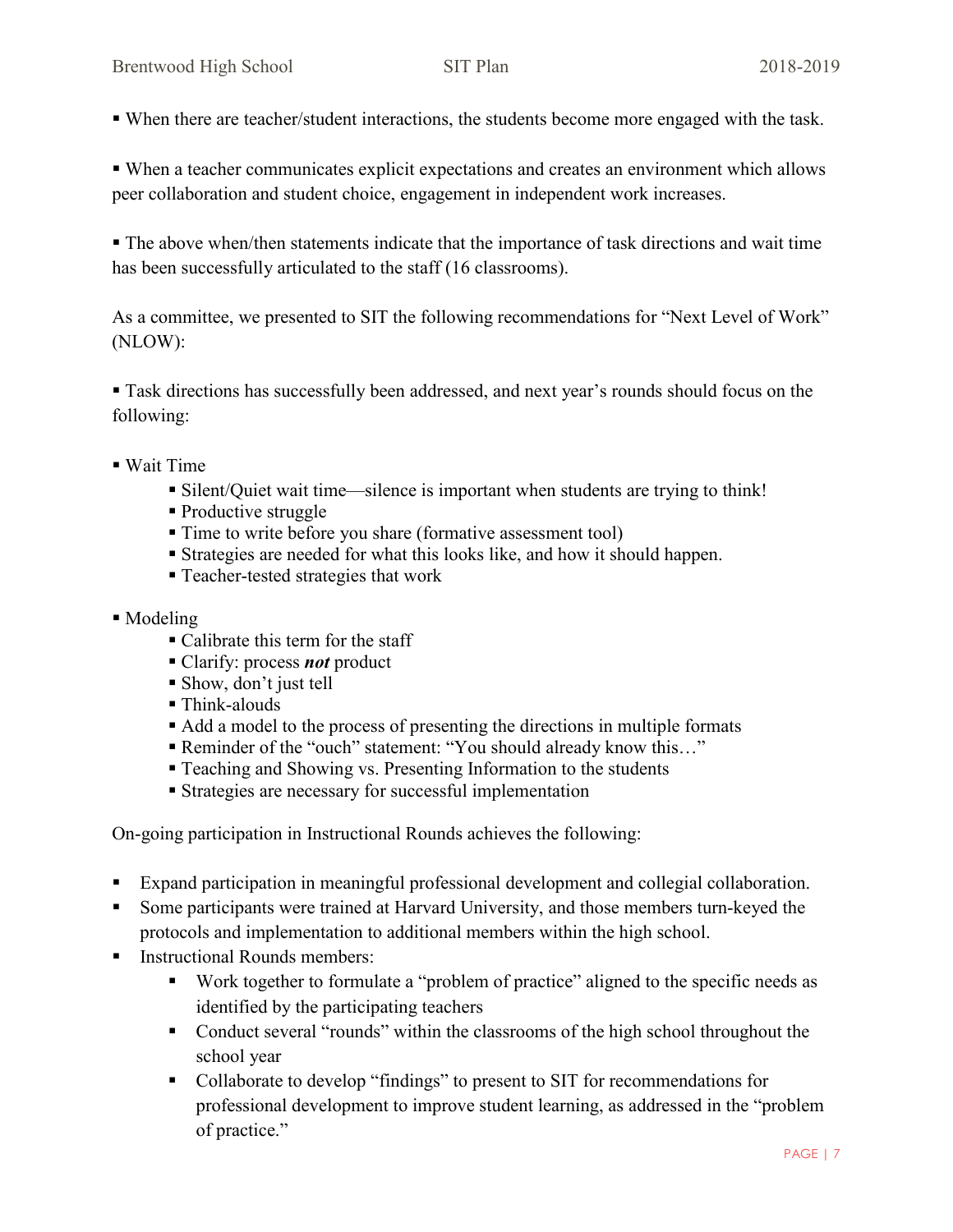# **B. Increase Co-Curricular Articulation and Collaboration**

- **Instructional Rounds** 
	- In 2018-19 an "intra district" round where teachers from the various secondary schools (all four middle schools, and the Freshman Center) participated in an Instructional Round hosted by the high school
	- High school teachers participated in rounds conducted in the middle schools, and the Freshman Center.
	- Teachers reported an overall positive experience working with the other levels for this round, reinforcing the fact that rounds are a "valuable tool"
	- **Teachers also reported some struggle with calibrating the idea of rigor, and task** vs. activity, due to the grade gap, stating: *"They were trying to determine rigor based on content, rather than questioning style, etc."*
	- Suggestions for future work with the different buildings/grade levels included:
	- Clearly and explicitly defining the "differences" when the host-school is conducting the "story" part of the round at the beginning of the day, so that participants are more prepared and ready to focus on the Problem of Practice (PoP) rather than being distracted by student-management issues (allowance of backpacks, cell phone use, etc.).

## **3. Address the needs of all children in the school, particularly the needs of low-achieving children and those at risk of not meeting State academic achievement standards**

# **A. Academic Intervention Services (AIS)**

See Appendix

# **B. Brentwood Science Buddies**

The high school Research students mentor students in the Life Skills program in gardening, and maintaining the fish tank in the research lab. The students work together to plant in the spring, and harvest in the fall. The plants that are grown are used in the Life Skills program throughout the year.

# **C. The Friendship Club**

This club is designed to provide students in the Life Skills program the opportunity to socialize with peers outside of that program in order to further develop their social skills. They meet in the high school library, once a week, and play board games, talk, and generally socialize, developing relationships. Parents have reported that their children have developed relationships beyond the club. There is a positive impact on the students' ability to socialize in their community.

# **D. Peer Tutoring**

This tutoring is provided by students in AP Spanish Language and Culture class. It is available for all Bilingual, SIFE, NLA, and ENL students. Tutoring is offered in all content areas in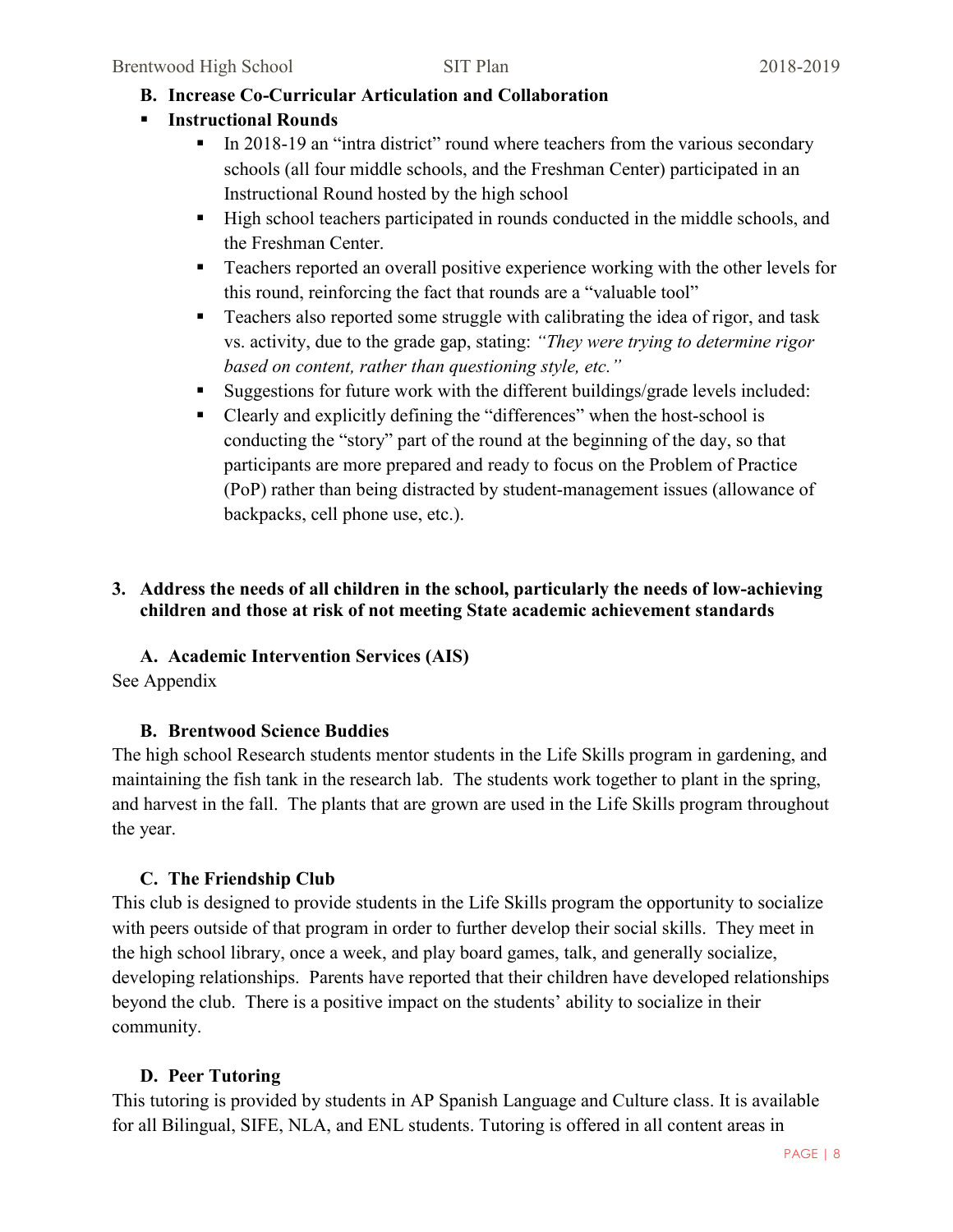Spanish or English. Emails are sent to teachers for full promotion of the program and a calendar of all tutoring dates is included.

# **E. Privileges Denied List (PDL)**

In order to emphasize the importance of academics, attendance, and behavior, the high school SIT will form a sub-committee to monitor the students who are not meeting the expectations as laid out in the Brentwood High School Code of Conduct. The Academic sub-committee will determine the guidelines for students' placements on this list. In addition, interventions will be decided by the committee, and provided to support the students' removal from the list.

# **F. ScholarChip**

This technology-based system will link directly with the eSchool Data system currently in place at the high school. It will strengthen student accountability, safety, and management in realtime. Implementation of this electronic-monitoring device will increase opportunities to accurately monitor student attendance and increase their academic achievements. Data provided by ScholarChip will assist in creating the PDL (see above).

# **G. Professional Development to Promote Safety and Culture**

Al Valdez, an educator from California who has expertise in school safety and culture with similar demographics to Brentwood. Mr. Valdez presented to high school administrators and deans, inspiring the request to have him speak with the building faculty to foster more positive student-teacher relations and a safe learning environment.

# **H. Student/Teacher of the Month Honor SIT Members will Co-Chair this committee (Kristina Terrana)**

In order to meet the social-emotional needs of students (to be accepted and recognized by others in their school community), each month, and staff members are asked to nominate a student and faculty member they feel are deserving of recognition for going above and beyond in some way. This practice serves to award the hardworking students, staff, and teachers who contribute to the school atmosphere in a positive way. As a result, all are motivated to earn this recognition and the school community benefits from those efforts. The recipients are honored at the monthly PTSA meetings, further increasing attendance to the meetings.

- **Monthly emails request nominations which must include a brief statement describing the** reason(s) for nomination.
- Recipients receive a certificate from the Principal
- Student and Teachers also have their picture taken to be displayed in the building.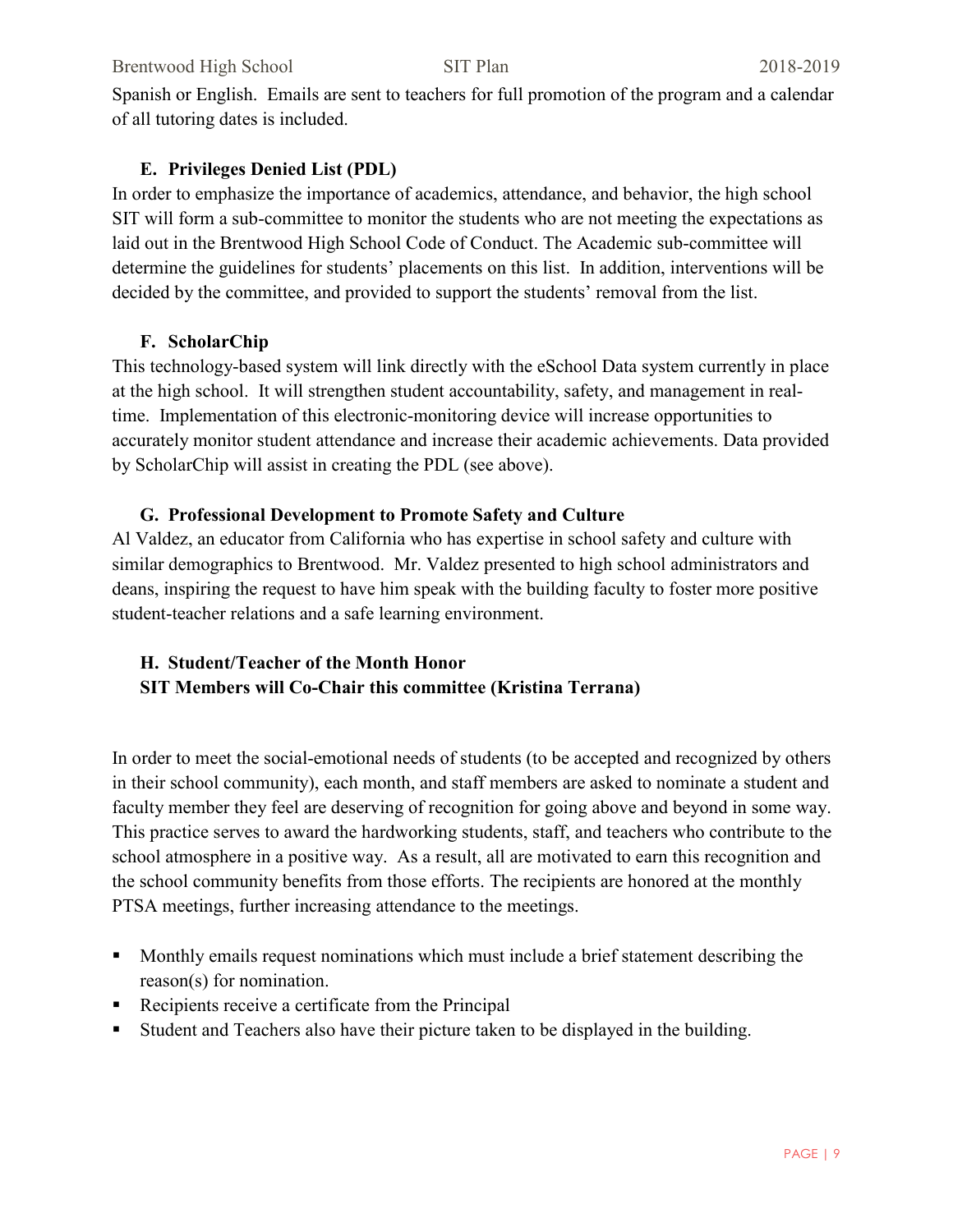#### **I. School Building and Courtyard Beautification**

The students of Brentwood High School have proven themselves talented in many areas of the arts. With specific regard to their fine arts skills, students have the opportunity to display their work in Fashion, Cartooning, Sculpture, and Computer Graphics (among others) along the halls of the building. Students and teachers enjoy viewing the artwork as they travel the hallways towards their various destinations throughout the day. This enhances the learning environment not only in a decorative sense, but these pieces often inspire conversations among students and teachers that help students gain a deeper understanding of the content they are learning about.

- Art teachers work with their students to display the work in selected areas of the building
- Student work is rotated throughout the year to provide opportunities for multiple students to be recognized by their teachers and peers

The students of Brentwood High School have proven themselves talented in many areas of agriculture, horticulture, and landscape design. Students have the opportunity to display their work ethic after school in planting, pruning, and maintaining the school courtyards and greenhouses, including two active water features with wildlife (among other things). The participating students gain an appreciation of the importance of having pleasant aesthetics in a school setting. Students and teachers enjoy viewing the landscape as they travel along the hallways towards their various destinations throughout the day. This enhances the learning environment not only in an environmental sense, but the students also benefit from the opportunity to be outside in a clean, peaceful, aesthetically pleasing environment. It inspires conversations among students and teachers that help students gain a deeper understanding of the benefits of nature and the environment.

- Teachers and students work together to maintain the courtyards throughout the year.
- **4. Provide opportunities for all children to meet the State's proficient and advanced levels of student academic achievement.**

## **A. Regents Review Academy**

Prior to Regents exams, students are afforded the opportunity to receive explicit test-prep for the high-stakes exams required for their courses, and graduation. This academy is offered six days per week, beginning six-eight weeks prior to the exams (both the January and June administrations). The classes are provided both in English, and in Spanish, and are instructed by general education, special education, and English as a New Language (ENL) teachers. There is no cost to the students to attend these one, two, or three hour extra-help sessions.

# **B. Word of the Week**

Daily announcements are made for students to be exposed to Tier 2 academic language in various contexts. Building clubs and activities "adopt" a month, and for each week in that month, the word is reinforced each day: definition, synonyms/antonyms, word origin, use in a sentence, etc.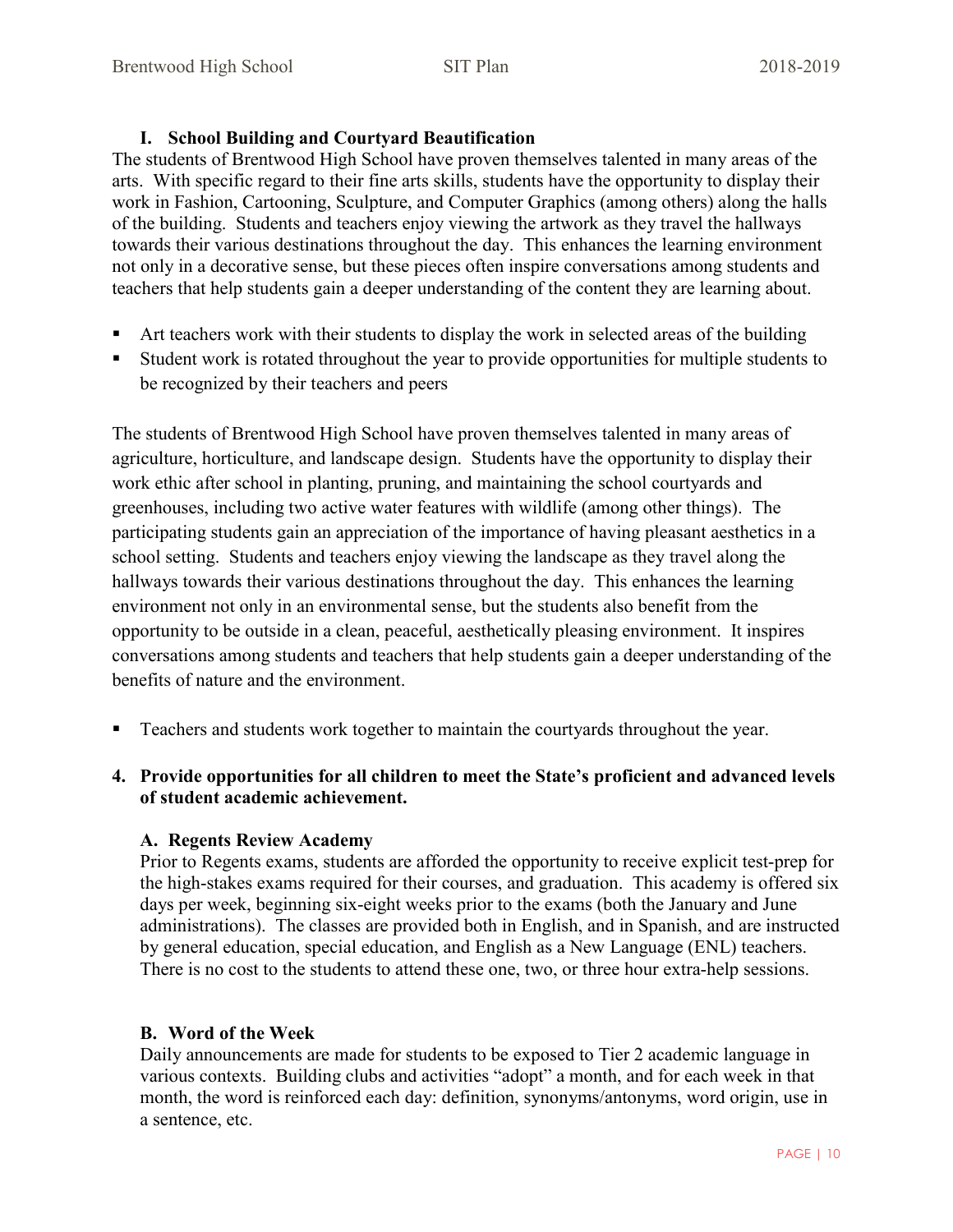## **C. Mock Trial**

Students are trained over the course of five-six weeks to be defense and prosecution attorneys. They work with lawyers from Touro Law Center to learn how to establish a fact pattern. The end assessment is when the students have the opportunity to be part of a legal proceeding as lawyers, witnesses, and members of the jury. The trial is a showcase where their peers, teachers, and parents are invited.

## **D. Academic Intervention Services (AIS)**

See Appendix

## **E. Brentwood Science Buddies**

The high school Research students mentor students in the Life Skills program in gardening, and maintaining the fish tank in the research lab. The students work together to plant in the spring, and harvest in the fall. The plants that are grown are used in the Life Skills program throughout the year.

## **F. The Bridges Program**

This program is a curriculum designed to provide social-emotional support for our SIFE (Students with Interrupted Formal Education) students in addition to addressing their academic needs. The specially trained SIFE and ENL teachers focus on using research based strategies to develop the participants' language acquisition skills by supporting their native language literacy skills. A designated "Bridges" coach provides job-embedded professional development to support teachers in the implementation of the Bridges program.

## **G. Community Plaza/ Plaza Communitaria**

The facilitators of the School-Based Community Plaza (Plaza Communitaria) will provide the following resources and events:

*Educational Resources*

- Provide access to articles about different programs, benefits of bilingual education, and research on language acquisition.
- Provide informational parent brochures about the district's educational programs available.
- Provide information about all before and after school supplemental services educational programs.
- Provide information about the laws and regulations governing the educational programs available.
- Provide information about NYSITELL, NYSESLAT, ELA, Common Core Learning Standards, NYS Math, Science and Regents Exams.
- Provide information about different events throughout the district.

## *Translation Services*

• Provide Translation & Interpretation services when needed.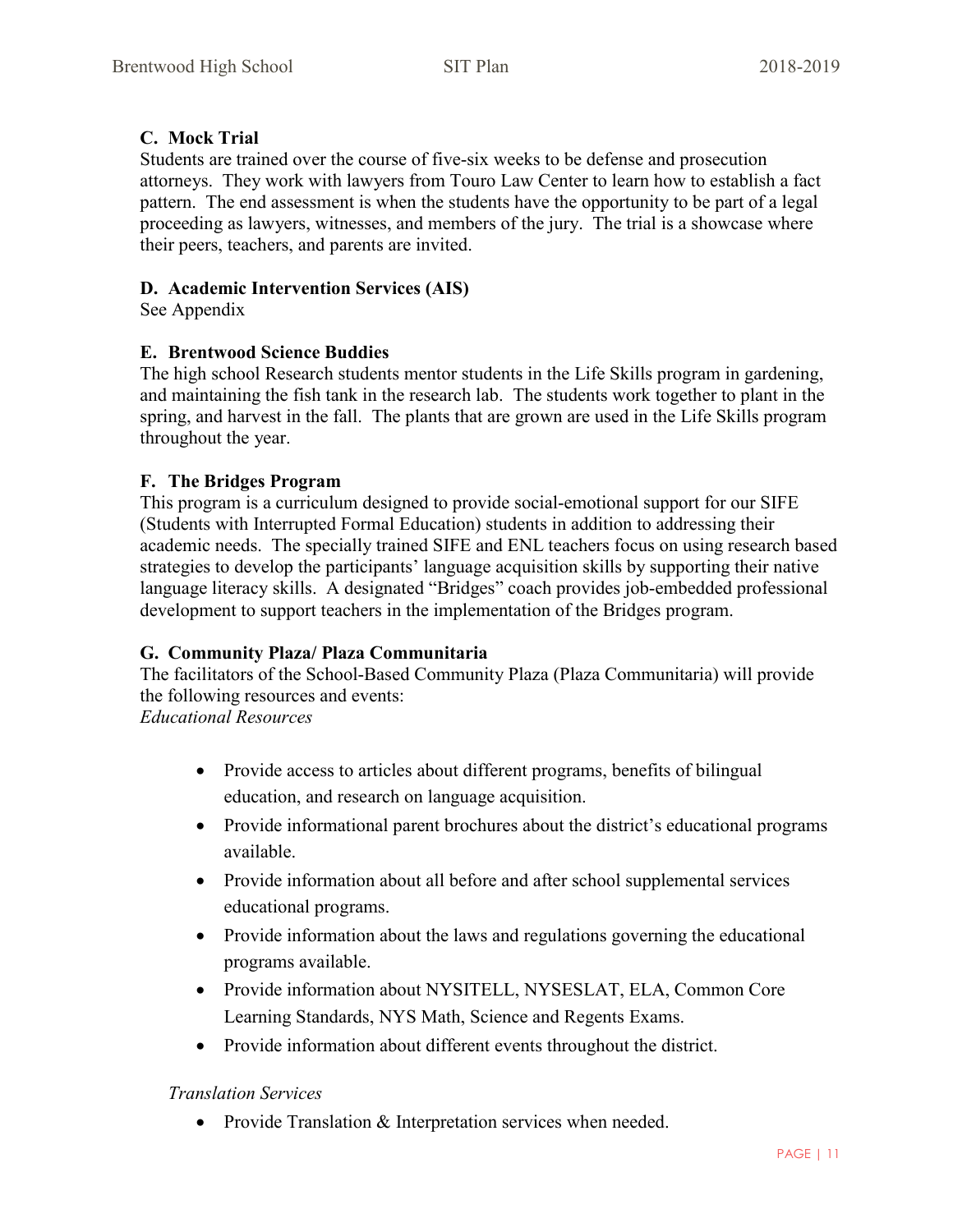• Provide translated materials and resources in multiple languages.

## *Ongoing Communication*

- Establish ongoing communication between parents and the school community.
- Contact parents to inform them of events and meetings to be held by the school/s or district.
- Contact parents to inform them of educational programs offered before & afterschool.

## *Events*

- Written/oral translations for parents/community.
- Participation in Tree Lighting Ceremony (collect and distribute coats, hats, gloves and scarves to children ages 5-11).
- Assist parents with E-SCHOOL/Parent Portal access (demonstration at ENL Parent nights).
- Assist parents with Rosetta Stone program.
- Invite organizations and speakers from the community to provide information to our students and parents.
- **5. Address how the school will determine if the needs of our students have been met. A. See Appendix**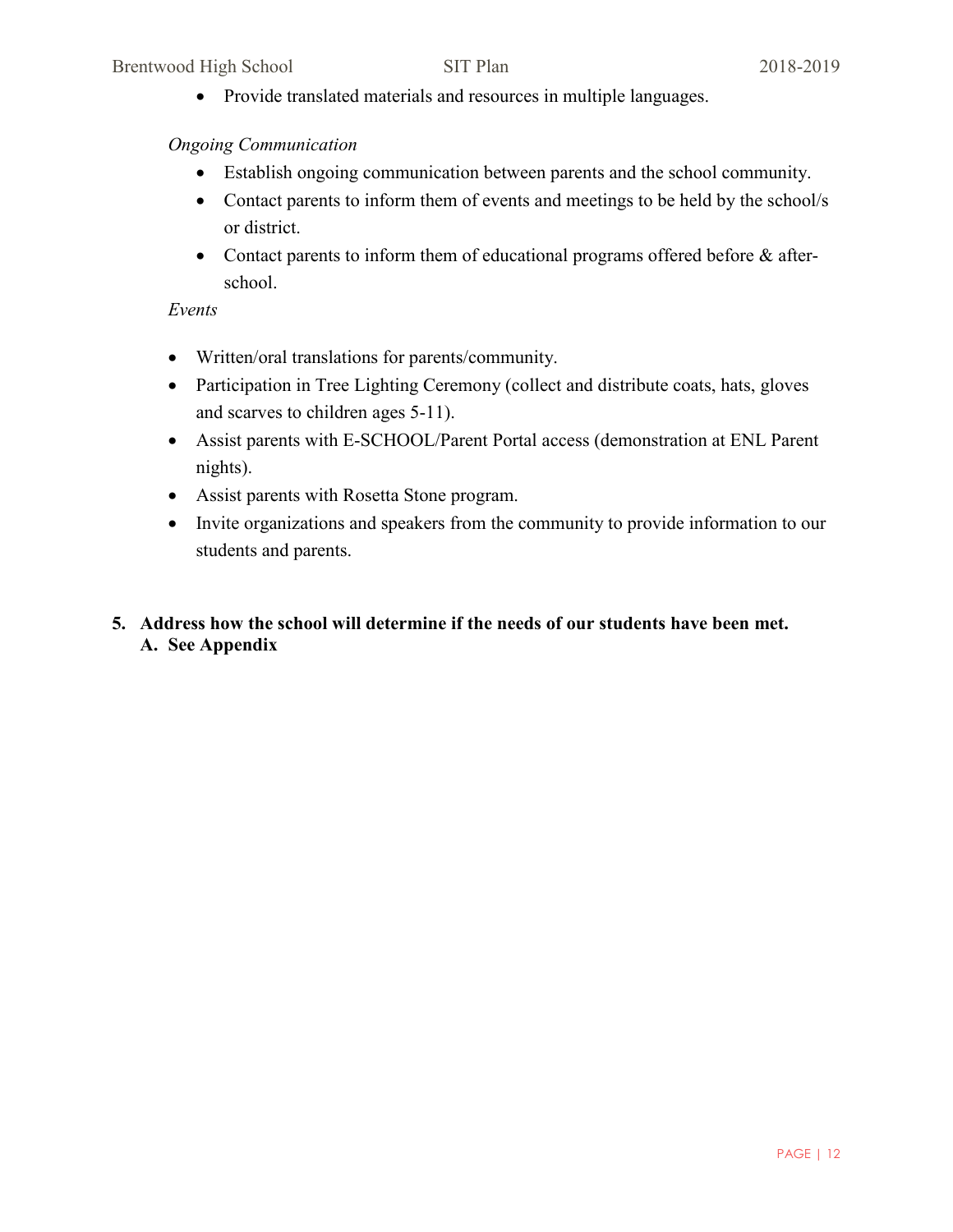Coordination and integration of Federal, State, and Local Services and Programs:

| SCHOOL IMPROVEMENT ACTIVITY |                                                                         | <b>FUNDING</b>    |
|-----------------------------|-------------------------------------------------------------------------|-------------------|
|                             |                                                                         | <b>SOURCE</b>     |
| П                           | AIS Instruction provided to high-need students. (Partial salary support | Title I, Part A   |
|                             | for teachers providing one or more periods of AIS)                      |                   |
| п                           | SRI Data Analysis Training for administrators                           |                   |
| п                           | <b>Collins Writing Workshops</b>                                        |                   |
| ٠                           | Generation Ready Literacy (Long term ELLs and AIS)                      |                   |
| ٠                           | Before and after school Regents prep academies (December and May)       |                   |
| п                           | Evening workshops for parents of ELL students.                          |                   |
| ٠                           | Social Studies Rubicon Atlas Program for curriculum mapping             |                   |
| ٠                           | Assessment and Learning Knowledge Spaces (ALEKS) provides math          |                   |
|                             | remediation for students.                                               |                   |
| п                           | Whole Child Conference (Saturday Parent Academies): See Appendix        |                   |
| ٠                           | Tree Lighting Ceremony: Initiative to bring community together with     |                   |
|                             | the high school community in order to increase parental involvement.    |                   |
| п                           | Harvard Conference on Instructional Rounds: See Appendix                | Title II          |
| ٠                           | Community Plaza (Plaza Communitaria): to offer parents the              | Title III, Part A |
|                             | opportunity to participate in their children's academic growth and      |                   |
|                             | success. Workshops are provided by the community partners involved      |                   |
|                             | in the orchestration of the community plaza.                            |                   |
| Е                           | <b>Collins Writing Workshops</b>                                        |                   |
| п                           | Supplementary Instruction for Long-term ELLs and SIFE students and      |                   |
|                             | teacher assistant support (partial salary support for three High School |                   |
|                             | ENL teachers)                                                           |                   |
| п                           | Evening workshops for parents of ELL students.                          |                   |
| п                           | SIOP workshops for ENL and content area teachers (Drs. Audrey Cohan     |                   |
|                             | and Erick Herrmann)                                                     |                   |
|                             | The Bridges curriculum was implemented in the fall of 2016, and will    |                   |
|                             | continue.                                                               |                   |
|                             | Bridges differentiates instruction using expeditionary learning.        |                   |
| п                           | Teachers will be able to better meet the needs of SIFE students and     |                   |
|                             | prepare them for college and career readiness using the resources,      |                   |
|                             | materials and strategies contained in the Bridges curriculum.           |                   |
| п                           | Job embedded professional development and coaching will support the     |                   |
|                             | implementation of the Bridges curriculum.                               |                   |
| п                           | On site coaching will be used to support teachers as they work to       |                   |
|                             | implement the lessons contained in the Bridges curriculum for SIFE      |                   |
|                             | students.                                                               |                   |